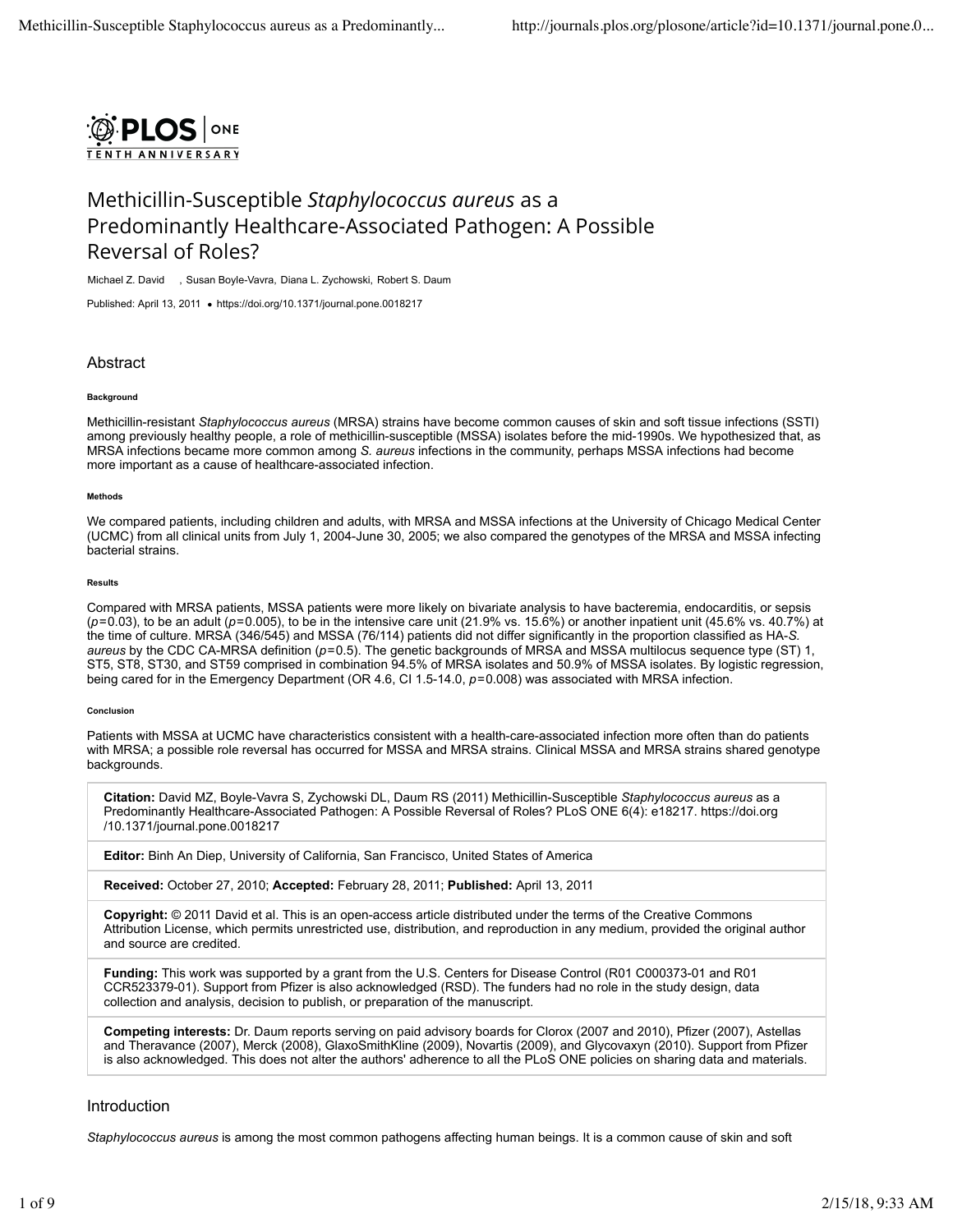tissue infections (SSTIs), bloodstream infections, osteomyelitis, septic arthritis, and device-related infections. Approximately 25-40% of people are asymptomatically colonized with *S. aureus* [1]. The epidemiology of *S. aureus* changed at the end of the twentieth century with the emergence of new strains, most often methicillin-resistant (MRSA), that have circulated in the general population. The new strains, known as community-associated (CA-) MRSA, have been dominated by a single genetic background, USA300, a pulsotype corresponding to ST8 by multilocus sequence typing (M. David, unpublished data) [2]. They differ from the older health care-associated (HA-) MRSA strains genotypically, in the populations they infect, and in the types of infections that they cause [3]–[5]. One distinctive feature of CA-MRSA strains is the almost universal carriage of genes for the Panton-Valentine leukocidin (PVL), a toxin rarely carried by *S. aureus* strains prior to the 1990s. CA-MRSA strains have become the most common cause of SSTIs in U.S. emergency rooms and in jails, typically among previously healthy people [6], [7]. Prior to the late 1990s, when MRSA isolates were restricted to individuals in contact with the health care system, methicillin-susceptible *S. aureus* (MSSA) strains were almost the exclusive cause of both serious and uncomplicated *S. aureus* infections among previously healthy people.

In the CA-MRSA era, the relationship between circulating MRSA and MSSA strains in the U.S. has been examined for asymptomatic colonization [8]–[15], SSTIs [9], [16], [17], and infections among children [18]. However, the relationship among MSSA and MRSA isolates causing infections of all kinds in children and adults at a single center has not been recently examined.

After noting anecdotally that few patients seemed to be presenting for care from the community with MSSA infections, we hypothesized that, as MRSA infections became more common among *S. aureus* infections in the community, perhaps MSSA infections had become less common. To explore this relationship further, we studied a representative sample of MSSA and MRSA infections at one center to compare the genotypic and phenotypic characteristics of contemporary MSSA and MRSA isolates, risk factors for MSSA and MRSA infection, and clinical syndromes caused by MSSA and MRSA isolates.

## Methods

#### **Setting**

The study was approved by the Institutional Review Board (IRB) of the Biological Sciences Division of the University of Chicago. Consent was provided by all subjects or by their parents or guardians for their information to be stored for this study. Informed consent was obtained by telephone in a procedure approved by the IRB. The University of Chicago Medical Center (UCMC) is an academic medical center located on the south side of Chicago serving the surrounding inner-city population as well as tertiary care referral patients.

#### **MSSA isolate collection**

The first 20 MSSA isolates identified by the Clinical Microbiology Laboratory at UCMC each month were prospectively collected from July 1, 2004 to June 30, 2005. *S. aureus* isolates from 169 unique patients (referred to as *patient-isolates* when analyzing patient-isolate dyads) were identified; isolates beyond the first obtained from each patient were excluded. Of the 169 identified isolates, 6 could not be located and 5 were found on further testing not to be *S. aureus*. Of the 158 eligible patients with an available MSSA isolate, 60 (38%) were enrolled by telephone and 87 (55%) were enrolled with a waiver of consent because they could not be reached or were deceased in December 2008-June 2009; 11 (7.0%) declined enrollment.

#### **MRSA isolate collection**

Among 616 consecutive MRSA isolates obtained from UCMC patients in July 1, 2004-June 30, 2005 as described [19],<sup>19</sup> 71 were excluded because the isolate represented asymptomatic carriage, and 545 who had a clinical infection were included in the present study. Clinical and demographic information about the patients and genotypic and phenotypic information about the isolates was tabulated as previously described [19].

#### **Patient data**

For the 147 enrolled MSSA patients, a physician (MZD) abstracted the electronic and paper medical records at UCMC, determining age, race/ethnicity as recorded in the chart, past medical history, details of the clinical MSSA infection, and putative risk factors for exposure to MRSA. Each patient contacted for enrollment was also asked to complete a questionnaire concerning the above demographic, medical, and risk factor topics on the telephone; 65% (39/60) of those contacted by telephone completed this questionnaire. We applied the CDC case definition, used to distinguish patients with CA- from HA-MRSA infections, to assess the CA- or HA- status of MSSA isolates. The CDC case definition classifies a patient as having a CA infection if the isolate was obtained from an outpatient of from an inpatient <48 hours after admission *and lacks* the following risk factors for exposure to the health care system: hospitalization, hemodialysis, or surgery in the previous year, presence of an indwelling catheter at the time the culture is obtained [20]. Our definition differed from the CDC criteria in that we considered surgery only in the previous 6 months, rather than 12 months, to be a risk factor for HA-MRSA infection.

#### **Studies on MSSA isolates**

Antimicrobial susceptibility testing to oxacillin, clindamycin, erythromycin, rifampin, trimethoprim-sulfamethoxazole, vancomycin, and gentamicin was performed with the Vitek 2 system (bioMérieux Vitek, Inc., Durham, NC). A D-zone test was performed for inducible clindamycin resistance for isolates found to be susceptible to clindamycin and resistant to erythromycin according to CLSI guidelines [21]. D-zone test positive isolates were considered to be resistant to clindamycin. Isolates reported to have intermediate susceptibility to an antibiotic were considered to be resistant. The MLST was determined for each MSSA isolate as described [22]. Clonal complexes were assigned using the eBURST algorithm as described. The presence of *lukF-PV* and *lukS-PV* encoding the Panton-Valentine leukocidin (PVL) toxin was performed by PCR as described [23].

#### **Statistical analysis**

Data were tabulated for each demographic, medical history, and other patient characteristic factors. The CDC definition was used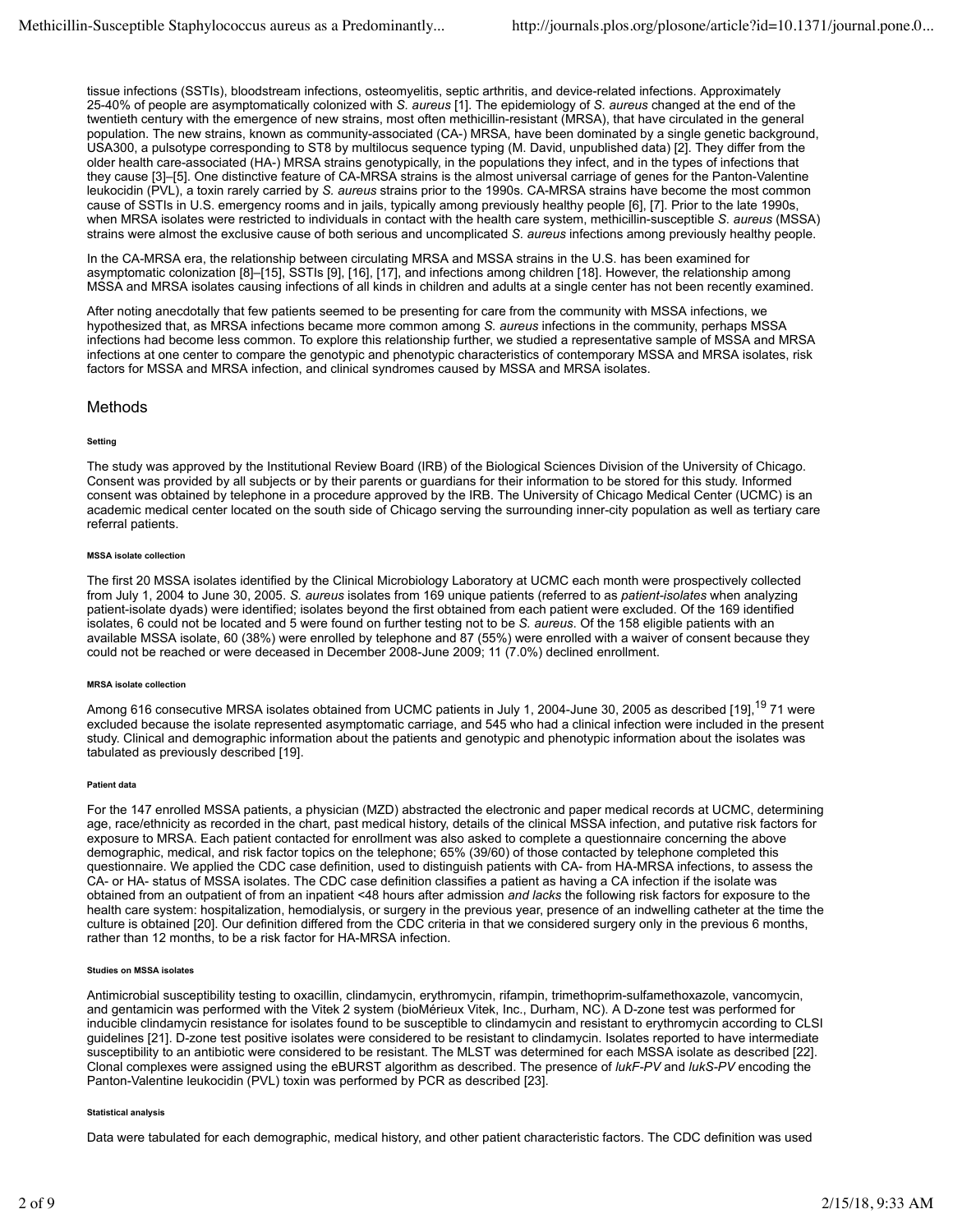to classify MSSA and MRSA isolates as CA- or HA-*S. aureus* [20]. The risk factor data were compared for MSSA and MRSA using χ-square or Fisher Exact for dichotomous variables, or Student's *t*-test for continuous variables. Logistic regression models were developed to test the independent association of all patient and clinical variables with  $p < 0.05$  on univariate analysis (Stata, v. 10, Statacorp, College Station, TX).

# Results

Among the 147 MSSA isolates from enrolled patients, 33 were excluded when they were determined to be colonizing and not from a site of infection; 114 from clinical infections were analyzed further. In the same period at UCMC, there were 545 MRSA isolates from different patients with infections; 71 isolates representing asymptomatic colonization were excluded [19].

Patients with an MSSA isolate were more likely to have private insurance than MRSA patients (*p*=0.001). The racial/ethnic makeup of the MSSA and MRSA patient groups differed (*p* < 0.001); the MRSA group included a higher percent of African Americans than the MSSA group (74.5% vs. 46.9%). Patients with an MSSA isolate were more like to be an adult (75%) than were MRSA patients (60.6%) ( $p$ =0.005). The most common MSSA infectious syndromes were SSTI (47.4%), bacteremia, endocarditis, or sepsis (19.3%), and osteomyelitis or septic arthritis (9.7%). Compared with MRSA patients, MSSA patients were more likely to have bacteremia, endocarditis, or sepsis (*p*=0.03). Patients with a MRSA isolate were more likely to have an SSTI than MSSA patients (*p* < 0.001) (Table 1).

|                                           | MRSA,<br>No. of patients.<br>$n = 545$ (%) | MSSA,<br>No. of patients,<br>$n = 114(96)$ | p-value |
|-------------------------------------------|--------------------------------------------|--------------------------------------------|---------|
| Clinical<br>syndrome                      |                                            |                                            |         |
| Bacteremia,<br>endocarditis.<br>or sepsis | 63(11.6)                                   | 22 (19.3)                                  | 0.03    |
| Osteomyelitis<br>or septic arthritis      | 33(6.1)                                    | 11(9.7)                                    | 0.2     |
| Pneumonia                                 | 46 (8.4)                                   | 8(7,0)                                     | 06      |
| Skin and soft<br>tissue infection         | 354 (65.0)                                 | 54 (47.4)                                  | < 0.001 |
| Urinary tract<br>infection                | 22 (4.0)                                   | 2(1.8)                                     | 0.4     |
| Other <sup>*</sup>                        | 27 (5.0)                                   | 17 (14.9)                                  | < 0.001 |
| Type of<br>Infection                      |                                            |                                            |         |
| Invasive                                  | 175 (32.1)                                 | 44 (38.6)                                  | 0.2     |
| Non-Invasive                              | 370 (67.9)                                 | 70 (61.4)                                  | J.      |
| Age Group                                 |                                            |                                            |         |
| Pediatric<br>$(<$ 18.0 years)             | 215 (39.5)                                 | 29 (25)                                    | 0.005   |
| Adult                                     | 330 (60.6)                                 | 85 (75)                                    | ۰       |
| Gender                                    |                                            |                                            |         |
| Male                                      | 268 (49.2)                                 | 56 (49.1)                                  | 1.0     |
| Female                                    | 277 (50.8)                                 | 58 (50.9)                                  |         |
| Race                                      |                                            |                                            |         |
| African<br>American                       | 406 (74.5)                                 | 53 (46.9)                                  | < 0.001 |
| Caucasian                                 | 84 (15.4)                                  | 35 (31.0)                                  |         |
| Latino                                    | 11(2.0)                                    | 8(7.1)                                     |         |
| Native<br>American                        | 3(0.6)                                     | 1(0.9)                                     |         |
| Unknown                                   | 41 (7.3)                                   | 17 (14.2)                                  |         |
| Type of<br>insurance                      |                                            |                                            |         |
| Public assistance                         | 378 (69.4)                                 | 68 (59.7)                                  | 0.04    |
| Private                                   | 132 (24.2)                                 | 45 (39.5)                                  | 0.001   |
| Uninsured                                 | 19 (3.5)                                   | 1(0.9)                                     | 0.2     |
| Unknown                                   | 16(2.9)                                    | 0(0)                                       |         |

\*Includes abdominal abscess, toxic shock syndrome, cholecystitis, conjunctivitis,<br>peritonitis, empyema, neurosurgical device infection, uncertain site of culture,<br>and upper respiratory infection.

per respiratory intection.<br>dations: MRSA, methicillin-resistant *Stophylococcus dureus; MSSA,*<br>illin-rur-rentible Stephylococcur dureur

nethicillin-susceptible Staphylococcus aureus<br>loi:10.1371/journal.pone.0018217.t001

**Table 1. Demographic and clinical characteristics of patients with MSSA and MRSA infections.** https://doi.org/10.1371/journal.pone.0018217.t001

MSSA isolates were more often obtained from inpatients more than 48 hours after hospital admission than were MRSA (26.3% vs. 19.5%), although the difference was not significant (*p*=0.1). There was no significant difference in the percent of MRSA and MSSA patients who had surgery in the previous 6 months, a hospital or long-term care facility stay or hemodialysis in the previous year, or an indwelling catheter at the time of culture. There was no significant difference in the percent of MSSA and MRSA patients, by self-report (*p*=0.3) or laboratory report at UCMC (after 1993) (*p*=0.4), who had MRSA isolated in the past (Table 2).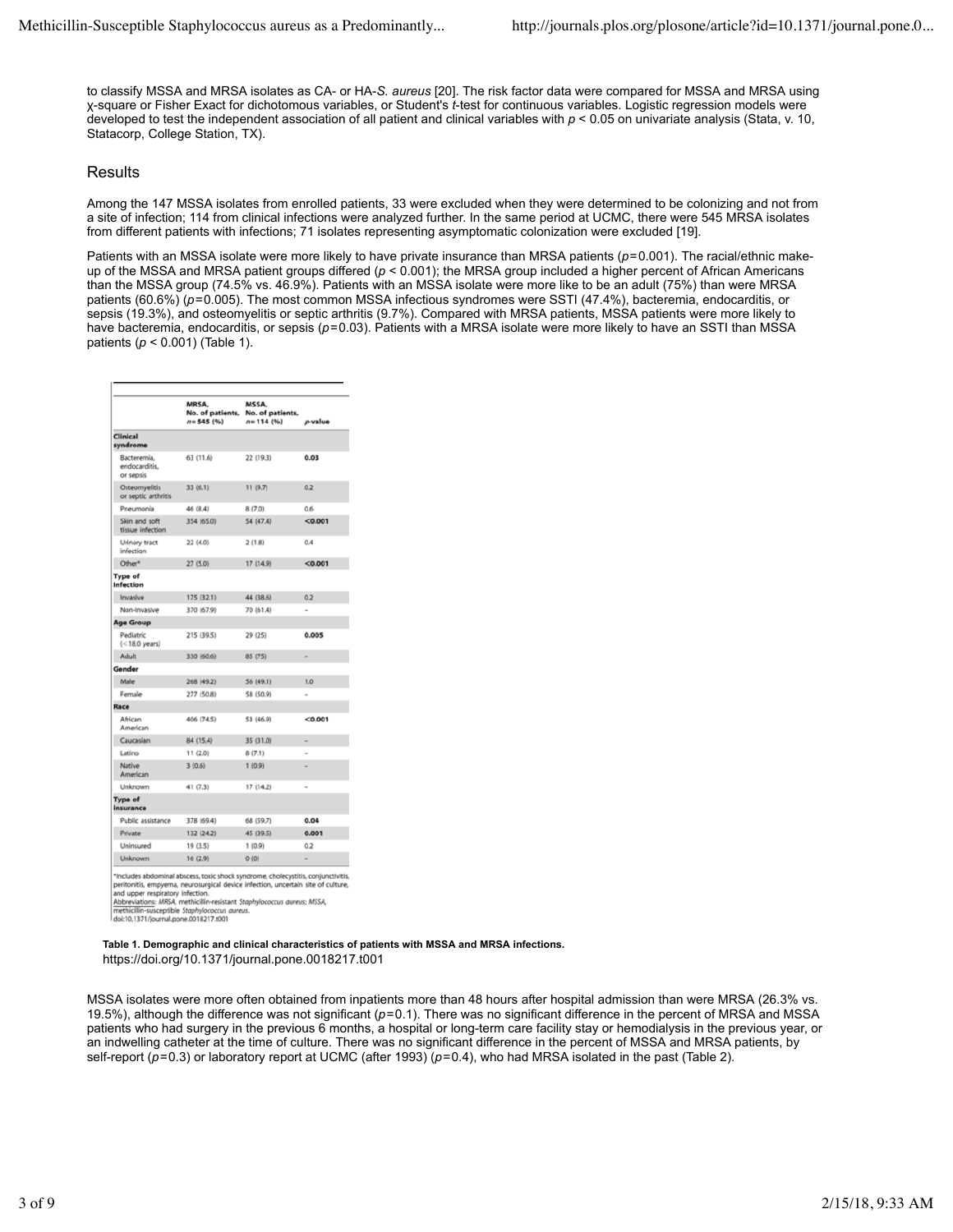|                                                      | MRSA, No. of patients.<br>A. 645 761 | MSSA, No. of astlents.<br>mm 114 (%) | maker |
|------------------------------------------------------|--------------------------------------|--------------------------------------|-------|
| trautiers culture obtained >46 hours after admission | 106 (79.16)                          | 即日5点                                 | 0.7   |
| Hespital stay, part year.                            | JUN YEK HRUD                         | <b>N7 IBOJE</b>                      | O.B   |
| Sumpary, stard & restrictive                         | 309, VAN 165, 21                     | 41,007.75                            | O.B   |
| Hermoliabols, paul sear                              | 35 (5.4)                             | $9 - 21.42$                          | O.B   |
| Indivelling certains                                 | 49 (13.7)                            | 16.116.00                            | 0.7   |
| Previous MRSA belation                               |                                      |                                      |       |
| Laboratory                                           | 58 (18.6)                            | <b>18 (15.2)</b>                     | 0.4   |
| necent                                               |                                      |                                      |       |
| Self-report only                                     | 4/301 (9.2)                          | 1, 66, 61                            | 0.3   |
| Lived in long-term care facility, cast year          | 16/290 15:51                         | 2.15.65                              | O.H   |

Table 2. Presence of CDC risk factors for HA-MRSA<sup>\*</sup> among patients with MSSA and MRSA infections.

https://doi.org/10.1371/journal.pone.0018217.t002

MRSA (346/545) and MSSA (76/114) patients did not differ significantly in the proportion that would be classified as HA-*S. aureus* by the CDC CA-MRSA definition (*p*=0.5).

MSSA and MRSA patients did not differ significantly in the likelihood that they had a comorbid condition, including an immunocompromised state, diabetes mellitus, cystic fibrosis, cancer, or HIV infection. Patients with MSSA were more likely to be transplant recipients than MRSA patients (*p*=0.002). MRSA patients were more likely than MSSA patients to have been in jail (*p*= 0.005). MRSA patients lived in larger households than MSSA patients (*p*=0.047) (Table 3).

|                                                    | MRSA, No. of parliants.<br>70.545(96) | NISSA, No. of parlents.<br>n = 115 (%) | availant      |
|----------------------------------------------------|---------------------------------------|----------------------------------------|---------------|
| Autiliarie use in past 6 months                    | 329 542.11                            | ST (SE)                                | <b>D.T.</b>   |
| <b>Manufacturer and T</b>                          | 80.04.73                              | 22 (18)                                | D.Z           |
| <b>Distantas</b>                                   | <b>THEFT</b>                          | 34 (2%)                                | <b>DA</b>     |
| Camier                                             | <b>87 (16.0)</b>                      | 22 (14)                                | <b>D.A.</b>   |
| <b>Traminiums</b>                                  | 12(2.3)                               | $9 - 18 - 04$                          | 0.002         |
| Implant, hardware or other fontige body.           | 85 (14.1)                             | 20:38                                  | 67            |
| <b>EDUATOR</b>                                     | 11.046                                | 4.13.52                                | e.c.          |
| Attend daycare                                     | 31/215 (14.4)                         | 3/29 (13)                              | 6à            |
| Work in orison or jail.                            | 15 (2.8)                              | 211.81                                 | td:           |
| Been in prison or juli                             | 41.05%                                | 1.80.96                                | <b>d</b> oors |
| Travel in previous 6 months                        | 56 (18.8)                             | 9 (7.9)                                | <b>BA</b>     |
| <b>Interpretators</b> drive one                    | 2015.35                               | 211.88                                 | 61            |
| Hausdeld beddivine annually                        | <b>AUSSI (31.5)</b>                   | 10681-201                              | <b>DS</b>     |
| Financial bargingliant context:                    | (CCD 2007/15)                         | 2MT (1%)                               | 62            |
| Norther percent in homogeneid, mass = x c(R)       | $1/60 = 2.16$                         | $3.15 - 1.51$                          | 0.047         |
| Number betrooms in household mean = x d.j.         | $3.68 - 1.35$                         | $2.07 - 0.09$                          | 10            |
| Number persons/sedecers in household, mean ± s. 65 | 009-985                               | $102 - 0.07$                           | e.            |

**Table 3. Additional Risk Factors and Putative Risk Factors for Exposure to MRSA.** https://doi.org/10.1371/journal.pone.0018217.t003

At the time of culture, MSSA patients were more likely than MRSA patients to be in the intensive care unit (21.9% vs. 15.6%) or another inpatient unit (45.6% vs. 40.7%) whereas MRSA patients were more likely to be in the emergency department (23.1% vs. 8.8%) (Figure 1).



**Figure 1. Percent of patients with MRSA and MSSA infections who had cultures obtained in various sites of care; emergency department patients include only those cultured and not admitted to the hospital.** https://doi.org/10.1371/journal.pone.0018217.g001

The MSSA isolates were more polyclonal than were the MRSA isolates. Among the MSSA isolates, there were 24 STs (representing 12 clonal clusters [CC] and 2 STs that did not belong to a defined CC). Among the MRSA isolates, there were 11 STs (in 6 CC). There was substantial overlap in the ST/CC repertoire of the MRSA and MSSA isolates. ST1, ST5, ST8, ST30, and ST59, all common genetic backgrounds of clinical MRSA isolates in the U.S. and other parts of the world, comprised, in aggregate, 94.5% of the MRSA isolates; among the MSSA isolates, these STs comprised 50.9% of the aggregate MSSA isolates (Figure 2, Table 4). Of MRSA isolates, 33% (180) carried SCC*mec* type II and 67.7% (358) carried SCC*mec* type IV, and 1.3% (7) did not SCC*mec* elements typable by the routine PCR assays used.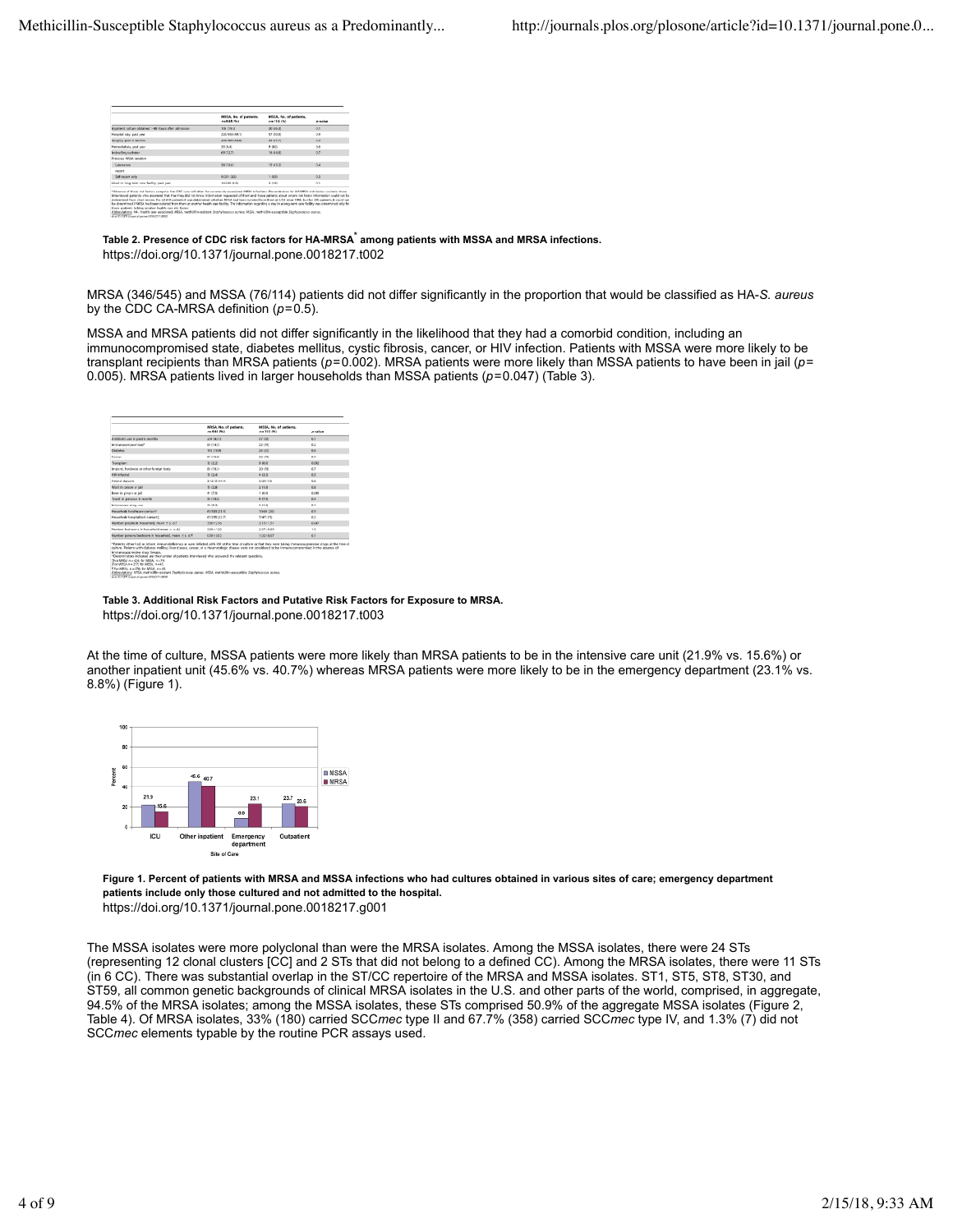

**Figure 2. Percent of MSSA and MRSA isolates from UCMC, July 1, 2004-June 30, 2005, belonging to ST1, ST5, ST8, ST30, ST59, and other genetic backgrounds.**

https://doi.org/10.1371/journal.pone.0018217.g002

|                           | MRSA                     |                | <b>MSSA</b>                                                     |                |
|---------------------------|--------------------------|----------------|-----------------------------------------------------------------|----------------|
|                           | Number (no 545)          | Percent        | Number (no 114)                                                 | <b>Percent</b> |
| Cloral complex type/ML5T  |                          |                |                                                                 |                |
| Climal complex 7*         |                          |                |                                                                 |                |
| <b>B</b>                  | $\mathbb{R}^n$           | 18             | y,                                                              | 44             |
| 188                       | $\delta$                 | o.             | ٠                                                               | c»             |
| 173                       | $\ddot{\phantom{a}}$     | $\alpha$       | ï                                                               | co             |
| Clonel complex 5          |                          |                |                                                                 |                |
| 5                         | 170                      | 31.3           | ý.                                                              | 7.9            |
| $504+$                    | ×                        | 62             | ٠                                                               | ts.            |
| 195                       | ×                        | 0.6            | b.                                                              | v.             |
| 231                       | 14                       | 25             | ø.                                                              | ¢.             |
| Conal complex 8           |                          |                |                                                                 |                |
| $\pm$                     | 331                      | 38.3           | 14                                                              | 12.3           |
| <b>Billy</b> <sup>4</sup> | ż                        | 0.8            | ö                                                               | e.             |
| T2                        | $\overline{1}$           | 0.2            | n.                                                              | 44             |
| 1181                      | $\circ$                  | $\circ$        | $\mathbf{I}$                                                    | <b>CP</b>      |
| Clonal camplex 9          |                          |                |                                                                 |                |
| $\sim$                    | $\ddot{\phantom{a}}$     | $\alpha$       | ×                                                               | c+             |
| 199                       | a                        | $\ddot{\rm o}$ | $\ddot{\phantom{a}}$                                            | 3.5            |
| Clonel complex 12         |                          |                |                                                                 |                |
| 12                        | a.                       | $\rm _0$       | ۱                                                               | $^{16}$        |
| 12stef                    | $\Phi$                   | ó              | ×                                                               | C+             |
| Clonal camplex 15         |                          |                |                                                                 |                |
| 15                        | $\theta$                 | $\theta$       | ×                                                               | 3.0            |
| 583                       | ò                        | $\circ$        | ¥                                                               | t/k            |
| Clonal complex 20         |                          |                |                                                                 |                |
| 28                        | $\circ$                  | $\circ$        | ×                                                               | 26             |
| Clonal complex 32         |                          |                |                                                                 |                |
| 22                        | 4                        | 1.1            | ø                                                               | o              |
| Clonal carryler 30        |                          |                |                                                                 |                |
| 32 <sup>o</sup>           | $\circ$                  | $\circ$        | $\overline{15}$                                                 | 218            |
| 30sh/1                    | a                        | $\alpha$       | ×,                                                              | co             |
| 36                        | $\overline{\phantom{a}}$ | 0.5            | ø.                                                              | $\circ$        |
| 39                        | o                        | $\circ$        | ï                                                               | $^{0}$         |
| Clonel cemplex 39         |                          |                |                                                                 |                |
| 59                        | ż                        | 0.6            | 5                                                               | $\overline{a}$ |
| Clonal camplex 57         |                          |                |                                                                 |                |
| 40                        | $\theta$                 | $\theta$       | z                                                               | 1.8            |
| Clonal complex 121        |                          |                |                                                                 |                |
| 121                       | $\theta$                 | $\theta$       | $\overline{\phantom{a}}$                                        | ta             |
| Clonal complex 182        |                          |                |                                                                 |                |
| 183449                    | $\sigma$                 | $\theta$       | $\mathbf{r}$                                                    | C/P            |
| <b>Singlesons</b>         |                          |                |                                                                 |                |
| tap                       | $\ddot{\phantom{a}}$     | $\circ$        | $\mathbf{I}$                                                    | co             |
| 1199                      | $\alpha$                 |                | $\mathbf{a}$ and $\mathbf{a}$ and $\mathbf{a}$ and $\mathbf{a}$ | <b>CO</b>      |

**Table 4. MLST of MRSA and MSSA isolates causing infections at UCMC.** https://doi.org/10.1371/journal.pone.0018217.t004

PVL gene carriage (PVL+) was common among the MRSA isolates; significantly fewer MSSA isolates were PVL+ (58.2% vs. 7.0%, *p* < 0.001). Among the 8 PVL+ MSSA isolates, 6 were ST8, 1 was ST1 and 1 was ST121. The proportion of PVL+ isolates did not differ significantly among the ST8 MSSA (6/8, 75%) and ST8 MRSA (290/321, 90.3%) backgrounds (*p*=0.2). The syndromes caused by the 6 ST8, PVL+ MSSA isolates were uncomplicated SSTIs in 3 and an abscess associated with a transcutaneous gastric tube, a surgical wound infection, and a central venous catheter-associated bacteremia in 1 patient each. The ST121, PVL+ MSSA isolate was obtained from a patient with septic arthritis and pyomyositis; the ST1 PVL+ MSSA isolate came from a patient with an uncomplicated SSTI. Among the 44 invasive MSSA infections, just 2 (4.6%) were caused by PVL+ strains.

In Model 1, including a history of incarceration as a covariate, African American race (OR 0.37, CI 0.15-0.91, *p*=0.03) and a history of having ever been incarcerated (7.9 CI 1.7–36.9, *p*=0.008) were independently associated with a MRSA infection. Care in the Emergency Department (OR 3.4 compared with patients from inpatient non-ICU units, CI 0.84–14.0, p=0.09) and an increasing number of people in the household (OR 1.3, CI 0.98–1.7,  $p=0.07$ ) trended toward significance among MRSA patients. Only 184 patients were included in Model 1 because data were available about history of incarceration from only 195 (48 MSSA and 147 MRSA) patients, and 11 of these lacked data on other variables in the model (Table 5a). In Model 2, omitting the history of incarceration (*n*=455), only care in the Emergency Department (OR 4.6 compared with patients from inpatient non-ICU units, CI 1.5–14.0, *p*=0.008) was significantly associated with MRSA infection. Being a transplant patient trended toward a significant association with MSSA infection (OR 0.40, CI 0.13–1.1, *p*=0.08) (Table 5b).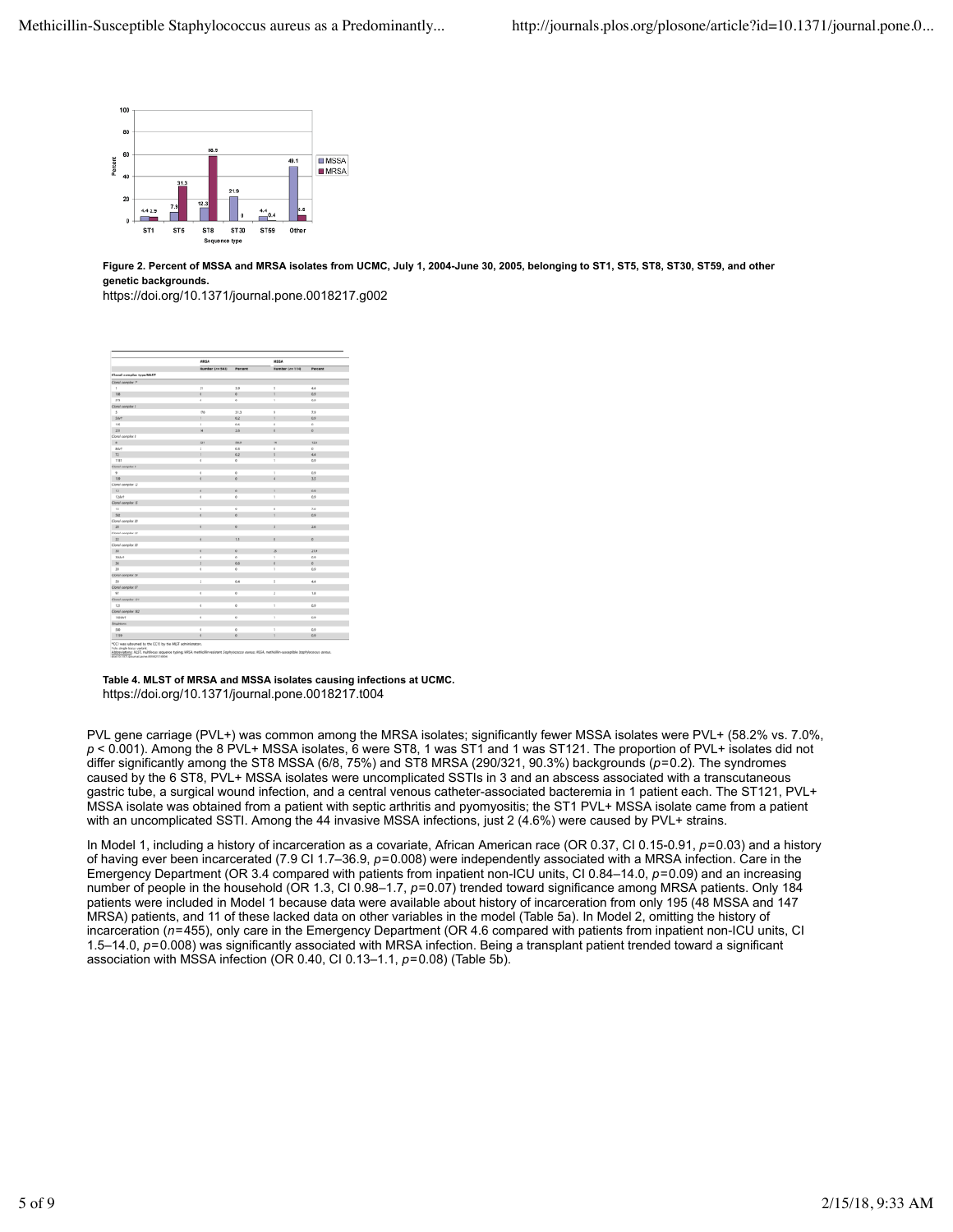|                                            | OR (95% CI)         | p-value |
|--------------------------------------------|---------------------|---------|
| <b>Patient characteristics</b>             |                     |         |
| Non-African American race*                 | $0.37(0.15 - 0.91)$ | 0.03    |
| Pediatric Age Group                        | $0.86(0.29 - 2.6)$  | 0.8     |
| Public Insurance or Uninsured <sup>+</sup> | $1.9(0.77 - 4.6)$   | 0.2     |
| Number of people in household!             | $1.3(0.98 - 1.7)$   | 0.07    |
| Ever been incarcerated                     | $7.9(1.7-36.9)$     | 0.008   |
| Transplant patient                         | $0.48(0.11 - 2.1)$  | 0.3     |
| Other factors                              |                     |         |
| Location of care                           |                     |         |
| Inpatient (non-ICU)                        | ref.                |         |
| <b>ICU</b>                                 | $1.6(0.48 - 5.4)$   | 0.5     |
| <b>Emergency Department</b>                | $3.4(0.84 - 14.0)$  | 0.09    |
| Outpatient clinic                          | $0.46(0.15 - 1.4)$  | 0.2     |
| <b>SSTI</b>                                | $1.2(0.44 - 3.0)$   | 0.8     |
| 5b. Model 2                                |                     |         |
| <b>Patient characteristics</b>             |                     |         |
| Non-African American race                  | $0.61(0.34 - 1.1)$  | 0.1     |
| Pediatric Age Group                        | $0.95(0.47 - 1.9)$  | 0.9     |
| Public Insurance or Uninsured              | $1.4(0.79 - 2.5)$   | 0.3     |
| Number of people in household:             | $1.08(0.92 - 1.3)$  | 0.3     |
| <b>Transplant patient</b>                  | $0.40(0.13 - 1.1)$  | 0.08    |
| Other factors                              |                     |         |
| Location of care                           |                     |         |
| Inpatient (non-ICU)                        | ref.                |         |
| <b>ICU</b>                                 | $1.3(0.58 - 2.7)$   | 0.6     |
| <b>Emergency Department</b>                | $4.6(1.5-14.0)$     | 0.008   |
| Outpatient clinic                          | $1.2(0.47-1.9)$     | 0.7     |
|                                            | $1.3(0.74 - 2.4)$   | 0.3     |

**Table 5. (a) Logistic regression Model 1. including variables demonstrating significant association with MRSA infection on bivariate analysis (***n* **=184); (b) Logistic regression Model 2. same as Model 1.** *excluding* **variable for ever been incarcerated (***n***=455).** https://doi.org/10.1371/journal.pone.0018217.t005

# **Discussion**

Our data yield three major conclusions. First, MSSA has, by several criteria become a predominantly health-care-associated pathogen among patients at UCMC. Moreover, MRSA patients are no longer predominantly patients with recent exposure to the health care setting. Thus, a possible role reversal has occurred for MSSA and MRSA strains; before the mid-1990s, MRSA was almost exclusively a health care-associated pathogen, and *S. aureus* infections in the community were nearly always MSSA. We found that MSSA patients were more likely to have bacteremia, endocarditis, or sepsis, to be transplant patients, to be adults, and to be in an intensive care unit than MRSA patients. MSSA patients were also less likely than MRSA patients to have an SSTI or to be treated in the emergency department and released. MSSA and MRSA patients had a similar likelihood of having an invasive infection. MRSA infections were not more likely than MSSA infections to occur among patients with a number of chronic diseases.

The second conclusion is that there was considerable overlap in the MLST genotypes of MRSA and MSSA strains. Although the MSSA strains we studied were more polyclonal than the MRSA strains, as others have noted [24], we found that both the MRSA and MSSA isolates from patients seeking care for infections mostly fell into 5 STs: ST1, ST5, ST8, ST30, and ST59, all common MRSA genetic backgrounds in various regions of the world. Thus, despite the emergence of novel CA-MRSA strains during the previous decade in Chicago, the genotypic backgrounds among MSSA strains causing infections at our center maintained substantial genotypic overlap with MRSA strains.

Third, we have demonstrated that MSSA strains causing clinical infections rarely carry genes for the PVL toxin (7.0%), in contrast to MRSA strains (58.2%) even in the era of epidemic CA-MRSA. The low prevalence of PVL gene carriage in MSSA strains is consistent with reports from European centers prior to the emergence of CA-MRSA [24]. Further research is needed to determine why PVL toxin genes are almost universally carried by CA-MRSA strains but remain rare among MSSA and HA-MRSA strains; these genes presumably impart either a survival advantage or they represent virulence determinants in these strains that became widespread in the late 1990s.

Most MSSA strains that were PVL+ were ST8, the same ST of strains with the USA300 pulsotype, and most ST8 strains were obtained from uncomplicated SSTIs, the most common type of infection caused by CA-MRSA in many studies in the U.S. These data indicate an association between ST8 *S. aureus* strains, regardless of the methicillin resistance phenotype, and presence of an SSTI.

Others have also found that MSSA strains commonly cause invasive infections.<sup>4, 18</sup> The importance of ST8 (consistent with USA300) among MSSA invasive disease isolates, however, is unclear. We found that ST8 MSSA isolates were infrequently responsible for invasive disease although others have established an important role for ST8 isolates among invasive infections in children [17], [25]. We also found few invasive infections caused by PVL+ MSSA strains. The results of these studies may differ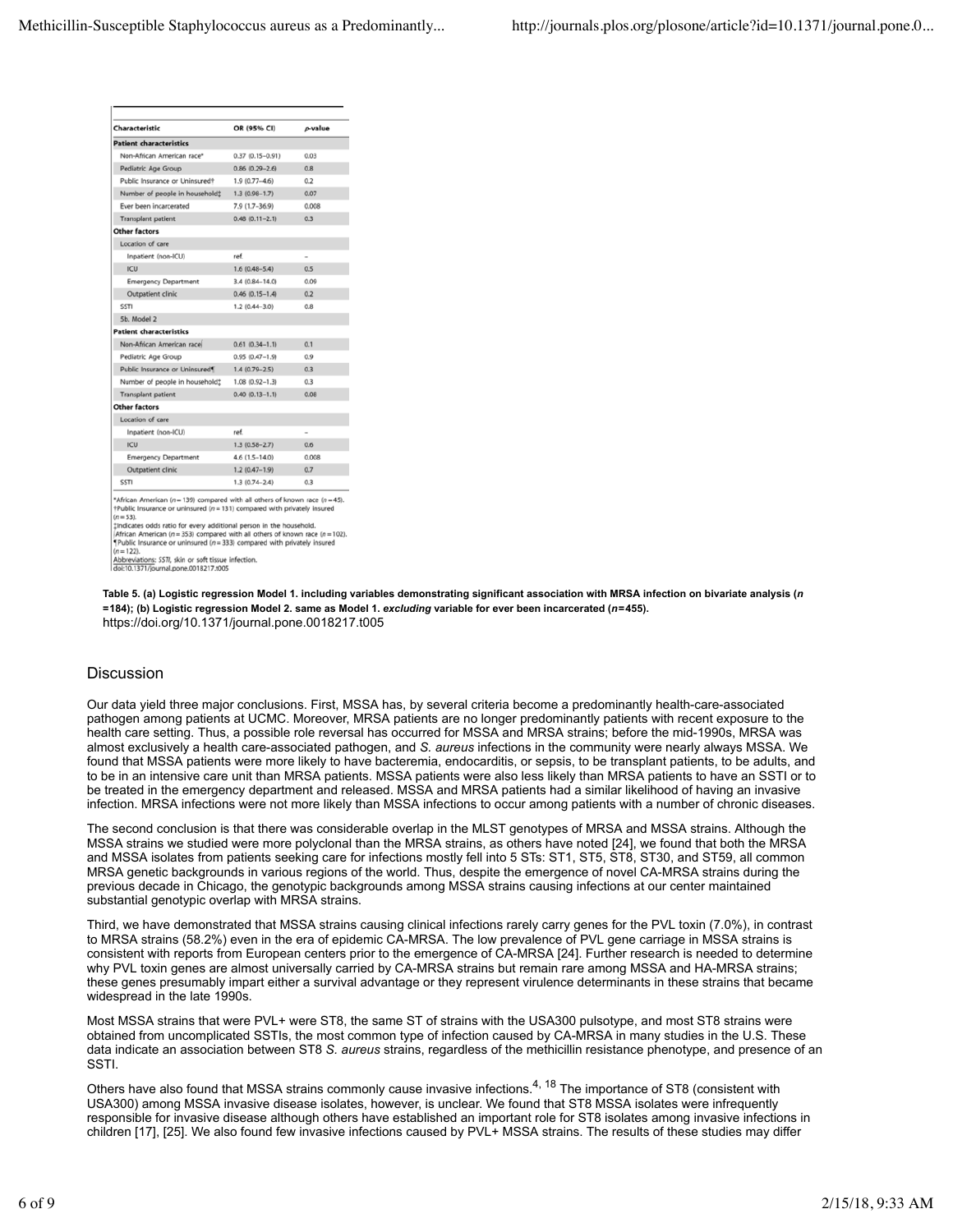because we also studied adults or because of temporal or geographic variation in the MRSA epidemic.

Our study suggests that patients living in poverty and underserved populations are at higher risk for a MRSA infection, but not an MSSA infection. Private insurance was more common among MSSA than MRSA patients, and MRSA patients were more commonly treated in the emergency department. This is consistent with our finding that MSSA infections reflect epidemiologic characteristics of nosocomial or health-care associated infections. Our patients with MSSA isolates were not as likely as patients with CA-MRSA infections to be previously healthy and presenting for care from the community.

Other studies have compared MRSA and MSSA patients, but they have been limited by a lack of genotyping data, or limited to isolates obtained from skin infections and/or CA-*S. aureus* infections (defined by various criteria) [4], [16]–[18], [26], [27]. McCarthy *et al.* examined MRSA and MSSA infections among military veterans in Atlanta in 2007–2008 and found that MRSA patients were more likely to have had a previous MRSA infection and to have had a stay in a long-term care facility in the previous year, but less likely to have had a biopsy in the previous year [27]. We did not find the same distinctions, perhaps because of differences in the populations studied.

There are limitations to our study. We examined *S. aureus* infections at one medical center in one city. The MSSA patients studied were not a complete cohort, but the 114 patients and isolates that we examined were a carefully designed sample that is likely representative of all MSSA infections at our institution.

In conclusion, MSSA has reversed roles with MRSA. In the era of epidemic CA-MRSA infections, MSSA isolates have assumed the role of a nosocomial pathogen among the debilitated, while CA-MRSA strains continue to predominate among patients in our innercity community.

## Author Contributions

Conceived and designed the experiments: MZD SBV RSD. Performed the experiments: MZD DLZ. Analyzed the data: MZD. Contributed reagents/materials/analysis tools: RSD SBV MZD. Wrote the paper: MZD RSD. Procured funding: RSD.

## References

- **1.** Lowy FD (1998) *Staphylococcus aureus* infections. N Engl J Med 339: 520–532.FD Lowy1998*Staphylococcus aureus* infections.N Engl J Med339520532 View Article . PubMed/NCBI . Google Scholar
- **2.** Tenover FC, McDougal LK, Goering RV, Killgore G, Projan SJ, et al. (2006) Characterization of a strain of community-associated methicillin-resistant View Article . PubMed/NCBI . Google Scholar *Staphylococcus aureus* widely disseminated in the United States. J Clin Microbiol 44: 108–118.FC TenoverLK McDougalRV GoeringG. KillgoreSJ Projan2006Characterization of a strain of community-associated methicillin-resistant *Staphylococcus aureus* widely disseminated in the United States.J Clin Microbiol44108118
- **3.** Naimi TS, LeDell KH, Como-Sabetti K, Borchardt SM, Boxrud DJ, et al. (2003) Comparison of community- and health care-associated methicillin-resistant View Article . PubMed/NCBI . Google Scholar *Staphylococcus aureus* infection. JAMA 290: 2976–2984.TS NaimiKH LeDellK. Como-SabettiSM BorchardtDJ Boxrud2003Comparison of communityand health care-associated methicillin-resistant *Staphylococcus aureus* infection.JAMA29029762984
- **4.** Kaplan SL, Hulten KG, Gonzalez BE, Hammerman WA, Lamberth L, et al. (2005) Three-year surveillance of community-acquired methicillin-resistant View Article . PubMed/NCBI . Google Scholar *Staphylococcus aureus* in children. Clin Infect Dis 40: 1785–1791.SL KaplanKG HultenBE GonzalezWA HammermanL. Lamberth2005Three-year surveillance of community-acquired methicillin-resistant *Staphylococcus aureus* in children.Clin Infect Dis4017851791
- **5.** Herold BC, Immergluck LC, Maranan MC, Lauderdale DS, Gaskin RE, et al. (1998) Community-acquired methicillin-resistant *Staphylococcus aureus* in View Article . PubMed/NCBI . Google Scholar children with no identified predisposing risk. JAMA; 279: 593–598.BC HeroldLC ImmergluckMC MarananDS LauderdaleRE Gaskin1998Communityacquired methicillin-resistant *Staphylococcus aureus* in children with no identified predisposing risk.JAMA;279593598
- **6.** David MZ, Mennella C, Mansour M, Boyle-Vavra S, Daum RS (2008) Predominance of methicillin-resistant *Staphylococcus aureus* among pathogens View Article . PubMed/NCBI . Google Scholar causing skin and soft tissue infections in a large urban jail: Risk factors and recurrence rates. J Clin Microbiol 46: 3222–3227.MZ DavidC. MennellaM. MansourS. Boyle-VavraRS Daum2008Predominance of methicillin-resistant *Staphylococcus aureus* among pathogens causing skin and soft tissue infections in a large urban jail: Risk factors and recurrence rates.J Clin Microbiol4632223227
- **7.** Moran GJ, Krishnadasan A, Gorwitz RJ, Fosheim GE, McDougal LK, et al. (2006) Methicillin-resistant *S. aureus* infections among patients in the View Article . PubMed/NCBI . Google Scholar emergency department. N Engl J Med 355: 666–674.GJ MoranA. KrishnadasanRJ GorwitzGE FosheimLK McDougal2006Methicillin-resistant *S. aureus* infections among patients in the emergency department.N Engl J Med355666674
- **8.** Tenover FC, McAllister S, Fosheim G, McDougal LK, Carey RB, et al. (2008) Characterization of *Staphylococcus aureus* isolates from nasal cultures of individuals in the United States, 2001-2004. J Clin Microbiol 46: 2837–2841.FC TenoverS. McAllisterG. FosheimLK McDougalRB Carey2008Characterization of *Staphylococcus aureus* isolates from nasal cultures of individuals in the United States, 2001-2004.J Clin Microbiol4628372841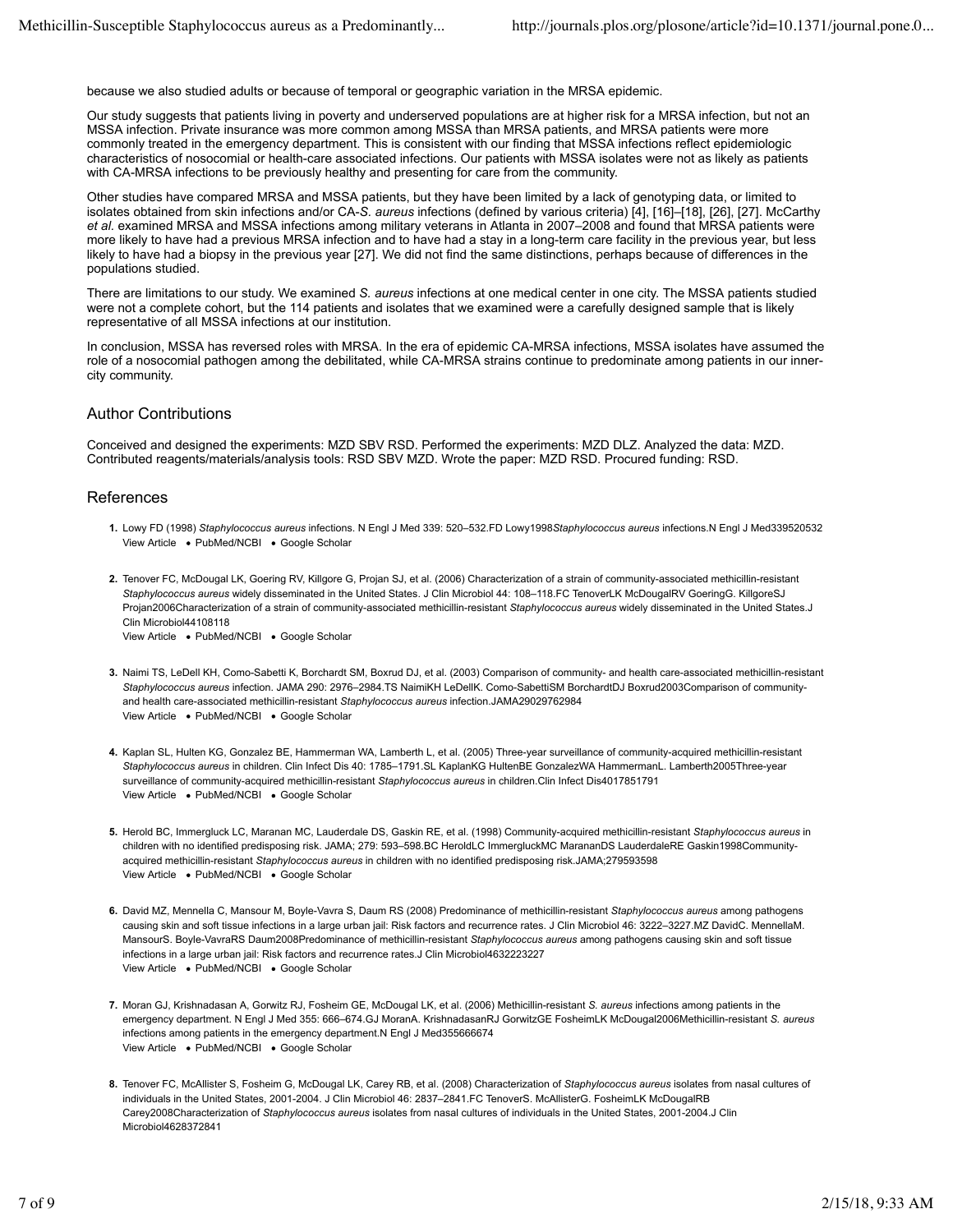View Article . PubMed/NCBI . Google Scholar

- **9.** Lowy FD, Aiello AE, Bhat M, Johnson-Lawrence VD, Lee MH, et al. (2007) *Staphylococcus aureus* colonization and infection in New York state prisons. J View Article . PubMed/NCBI . Google Scholar Infect Dis 196: 911–918.FD LowyAE AielloM. BhatVD Johnson-LawrenceMH Lee2007*Staphylococcus aureus* colonization and infection in New York state prisons.J Infect Dis196911918
- **10.** Donker GA, Deurenberg RH, Driessen C, Sebastian S, Nys S, et al. (2009) The population structure of *Staphylococcus aureus* among general practice View Article . PubMed/NCBI . Google Scholar patients from the Netherlands. Clin Microbiol Infect 15: 137–143.GA DonkerRH DeurenbergC. DriessenS. SebastianS. Nys2009The population structure of *Staphylococcus aureus* among general practice patients from the Netherlands.Clin Microbiol Infect15137143
- **11.** Grundman H, Hori S, Enright MC, Webster C, Tami A, et al. (2002) Determining the genetic structure of the natural population of *Staphylococcus aureus*: View Article . PubMed/NCBI . Google Scholar A comparison of multilocus sequence typing with pulsed-field gel electrophoresis, randomly amplified polymorphic DNA analysis, and phage typing. J Clin Microbiol 40: 4544–4546.H. GrundmanS. HoriMC EnrightC. WebsterA. Tami2002Determining the genetic structure of the natural population of *Staphylococcus aureus*: A comparison of multilocus sequence typing with pulsed-field gel electrophoresis, randomly amplified polymorphic DNA analysis, and phage typing.J Clin Microbiol4045444546
- **12.** Cespedes C, Said-Salim B, Miller M, Lo SH, Kreiswirth BN, et al. (2005) The clonality of *Staphylococcus aureus* nasal colonization. J Infect Dis 191: View Article . PubMed/NCBI . Google Scholar 444–452.C. CespedesB. Said-SalimM. MillerSH LoBN Kreiswirth2005The clonality of *Staphylococcus aureus* nasal colonization.J Infect Dis191444452
- **13.** Melles DC, Gorkink RFJ, Boelens HA, Snijders SV, Peeters JK, et al. (2004) Natural population dynamics and expansion of pathogenic clones of View Article . PubMed/NCBI . Google Scholar *Staphylococcus aureus*. J Clin Invest 114: 1732–1740.DC MellesRFJ GorkinkHA BoelensSV SnijdersJK Peeters2004Natural population dynamics and expansion of pathogenic clones of *Staphylococcus aureus*.J Clin Invest11417321740
- **14.** Ruimy R, Armand-Lefevre L, Barbier F, Ruppé E, Cocojaru R, et al. (2009) Comparisons between geographically diverse samples of carried View Article . PubMed/NCBI . Google Scholar *Staphylococcus aureus*. J Bacteriol 191: 5577–5583.R. RuimyL. Armand-LefevreF. BarbierE. RuppéR. Cocojaru2009Comparisons between geographically diverse samples of carried *Staphylococcus aureus*.J Bacteriol19155775583
- **15.** Monecke S, Lüdicke C, Slickers P, Ehricht R (2009) Molecular epidemiology of *Staphylococcus aureus* in asymptomatic carriers. Eur J Clin Microbiol View Article . PubMed/NCBI . Google Scholar Infect Dis 28: 1159–1165.S. MoneckeC. LüdickeP. SlickersR. Ehricht2009Molecular epidemiology of *Staphylococcus aureus* in asymptomatic carriers.Eur J Clin Microbiol Infect Dis2811591165
- **16.** Miller LG, Perdreau-Remington F, Bayer AS, Diep B, Tan N, et al. (2007) Clinical and epidemiologic characteristics cannot distinguish community View Article . PubMed/NCBI . Google Scholar associated methicillin-resistant *Staphylococcus aureus* infection from methicillin-susceptible *S. aureus* infection: A prospective investigation. Clin Infect Dis 44: 471–482.LG MillerF. Perdreau-RemingtonAS BayerB. DiepN. Tan2007Clinical and epidemiologic characteristics cannot distinguish community associated methicillin-resistant *Staphylococcus aureus* infection from methicillin-susceptible *S. aureus* infection: A prospective investigation.Clin Infect Dis44471482

- **17.** Orscheln RC, Hunstad DA, Fritz SA, Loughman JA, Mitchell K, et al. (2009) Contribution of genetically restricted, methicillin-susceptible strains to the View Article . PubMed/NCBI . Google Scholar ongoing epidemic of community-acquired *Staphylococcus aureus* infections. Clin Infect Dis 49: 536–542.RC OrschelnDA HunstadSA FritzJA LoughmanK. Mitchell2009Contribution of genetically restricted, methicillin-susceptible strains to the ongoing epidemic of community-acquired *Staphylococcus aureus* infections.Clin Infect Dis49536542
- **18.** Mongkolrattanothai K, Aldag JC, Mankin P, Gray BM (2009) Epidemiology of community-onset *Staphylococcus aureus* infections in pediatric patients: An View Article . PubMed/NCBI . Google Scholar experience at a children's hospital in central Illinois. BMC Infect Dis 9: 112.K. MongkolrattanothaiJC AldagP. MankinBM Gray2009Epidemiology of community-onset *Staphylococcus aureus* infections in pediatric patients: An experience at a children's hospital in central Illinois.BMC Infect Dis9112
- **19.** David MZ, Glikman D, Crawford SE, Peng J, King KJ, et al. (2008) What is community associated methicillin-resistant *Staphylococcus aureus*? J Infect View Article . PubMed/NCBI . Google Scholar Dis 197: 1235–1243.MZ DavidD. GlikmanSE CrawfordJ. PengKJ King2008What is community associated methicillin-resistant *Staphylococcus aureus*?J Infect Dis19712351243
- **20.** Klevens MR, Morrison MA, Nadle J (2007) Invasive methicillin-resistant *Staphylococcus aureus* infections in the United States. JAMA 298: View Article . PubMed/NCBI . Google Scholar 1763–1771.MR KlevensMA MorrisonJ. Nadle2007Invasive methicillin-resistant *Staphylococcus aureus* infections in the United States.JAMA29817631771
- **21.** National Committee for Clinical Laboratory Standards (NCCLS) (2004) Performance standards for antimicrobial disk susceptibility testing: 14th Informational Supplement, M100-S14. Villanova, PA: NCCLS. National Committee for Clinical Laboratory Standards (NCCLS)2004Performance standards